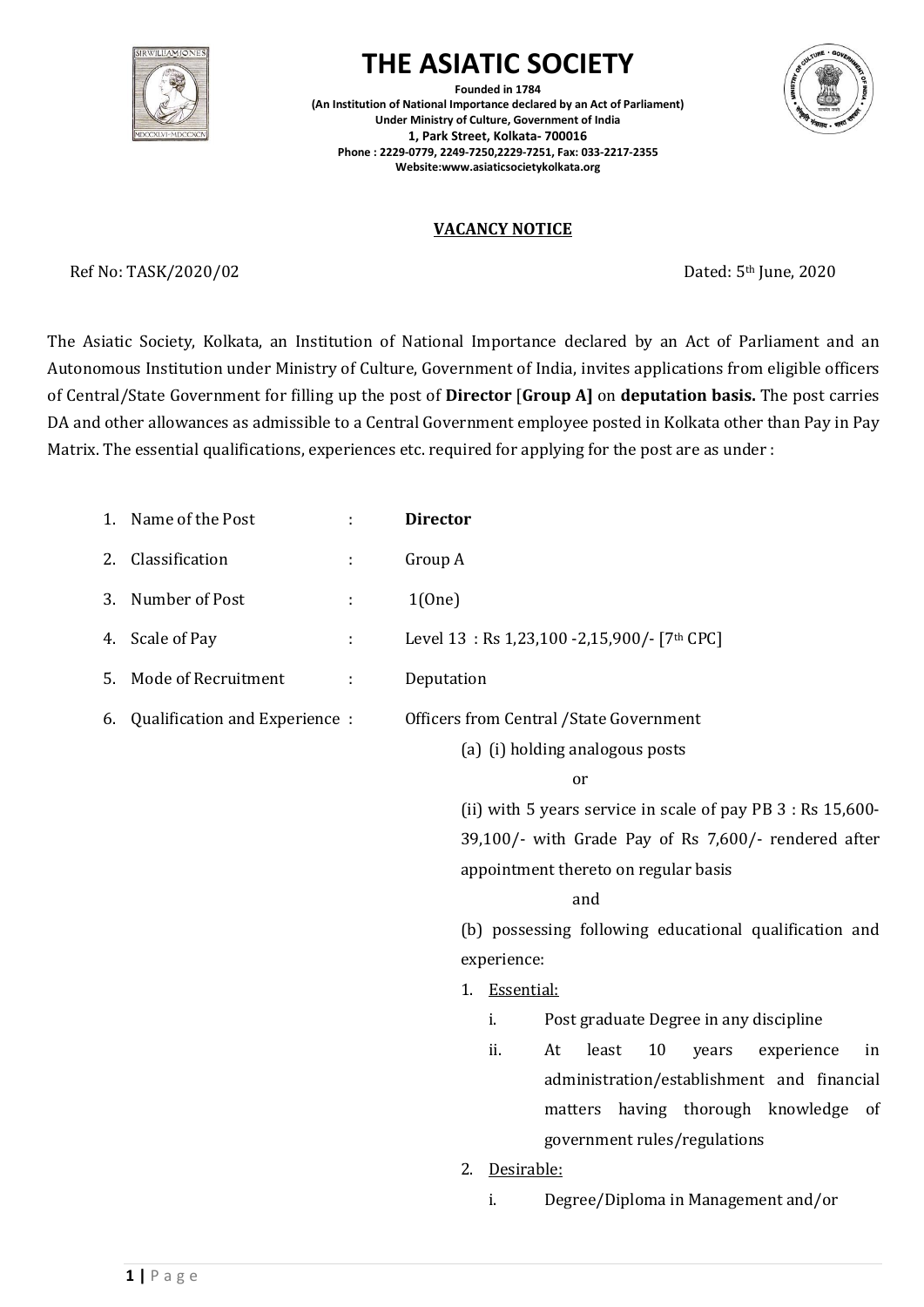ii. Competence in use of computers in all functional areas of management

#### **Instructions to Candidates**:

- 1. The officers who fulfill the above qualification/eligibility criteria may submit their application in the prescribed Proforma at Annexure I through **Proper Channel** to the General Secretary, The Asiatic Society, Kolkata.
- 2. Application form may be downloaded from the Society's website **https:/[/www.asiaticsocietykolkata.org](http://www.asiaticsocietykolkata.org/)**
- **3.** Application in prescribed format and duly completed in all respects along with scanned copies [self attested] of certificates in support of date of birth, educational qualification, caste, experience etc.should be **sent through e mail** to **asiatickol.recruitment@gmail.com**
- 4. **Application sent through any other mode or unprescribed format will not be considered and shall be rejected. Application not accompanied with scanned copies of the relevant certificates and testimonials shall be rejected.** The subject line of the email should be written as **"Application for the post of DIRECTOR against Vacancy Notice No. TASK/2020/02 Dated 05.06.2020"**.
- 5. The last date of receipt of completed application in the prescribed proforma along with required documents through proper channel is **5th August, 2020 upto 18:30 hrs.**
- 6. The maximum age limit for appointment by deputation shall not exceed 56 years as on the closing date of receipt of applications.
- 7. The period of deputation including period of deputation in another ex-cadre post preceding the appointment in same or some other organization/department shall ordinarily not exceed four years.
- 8. The deputation shall be governed by the standard terms and conditions of deputation provided under DoPT's OM No 2/6/2018-Esst.( Pay-II) dated 18.05.2018, as amended from time to time.
- 9. Incomplete or application received after the due date shall be rejected without any notice and no further communication shall be entertained in this regard.
- 10. Canvassing or bringing influence in any form will disqualify the candidature.
- 11. In case of any disputes / suits or legal proceedings against the Society, the Jurisdiction shall be restricted to the Courts of Kolkata.

SATYABRATA CHAKRABARTI Date: 2020.06.05 09:32:59 +05'30' Adobe Acrobat Reader version: 2017.009.20044

Sd/- [S B Chakrabarti] Digitally signed by SATYABRATA CHAKRABARTI<br>Date: 2020.06.05 09:32:59 [S B Chakrabarti]<br><del>105'30'</del> [General Secretary]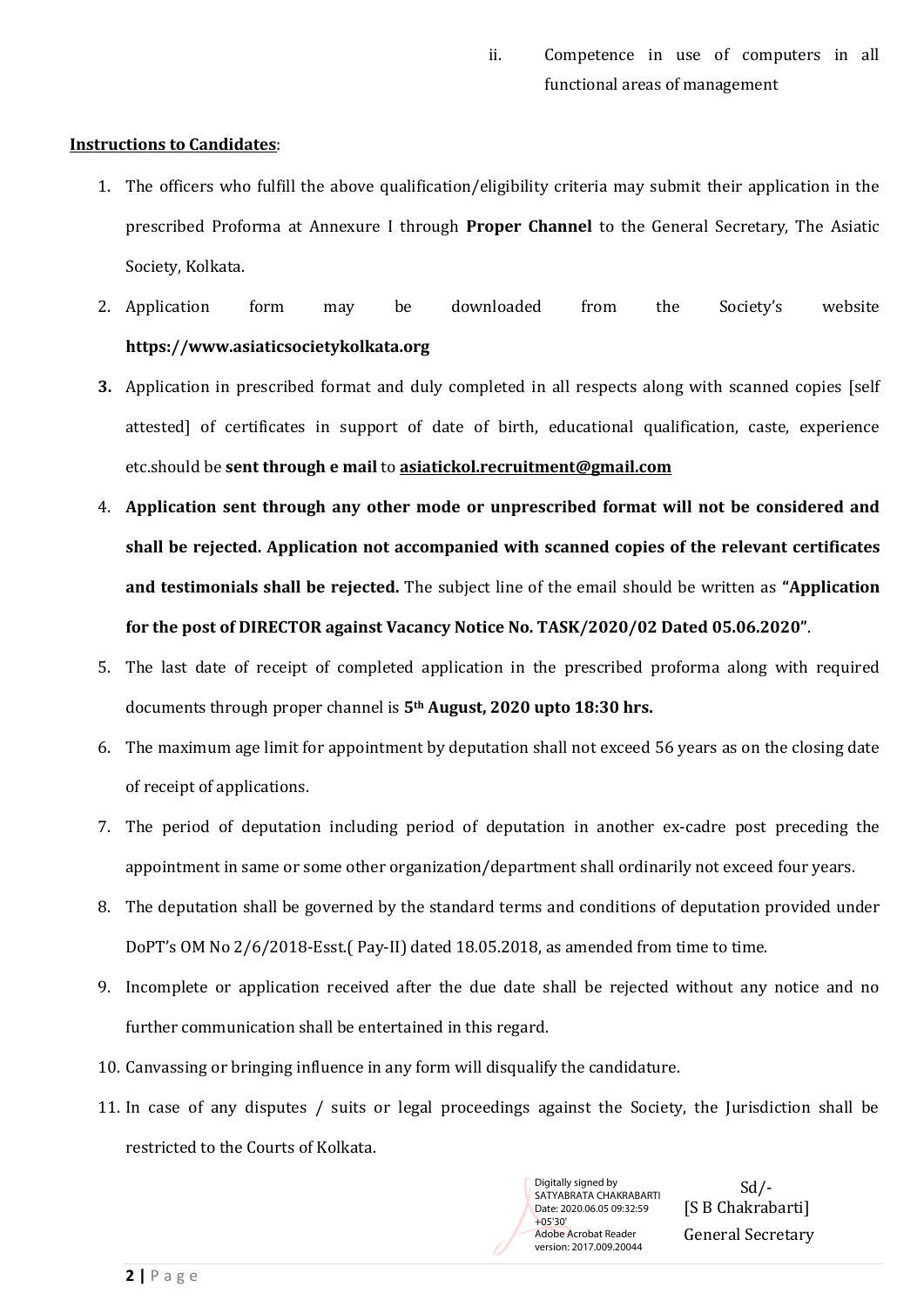## **Annexure I**

Affix a recent

# **Application format**

Ref No: TASK/2020/02 Dated: 5<sup>th</sup> June, 2020 **1.** Name of the Post applied for : Director **2.** Name of the Candidate (in block letters) : **3.** Father's/Husband's Name : **4.** Nationality : **5.** Date of Birth : **6.** Whether OBC/SC/ST/Gen : **7.** Sex (Male/Female) : **8.** Present Postal Address with PIN Code : passport size self attested photograph

**9.** Permanent Postal Address with PIN Code :

- **10.** Phone Number : 10 a. e-mail address :
- **11.** Academic Qualification :

| Qualification | Qualification required as per<br><b>Vacancy Notification</b> | Qualification possessed by the<br>applicant |
|---------------|--------------------------------------------------------------|---------------------------------------------|
| Essential     |                                                              |                                             |
| Desirable     |                                                              |                                             |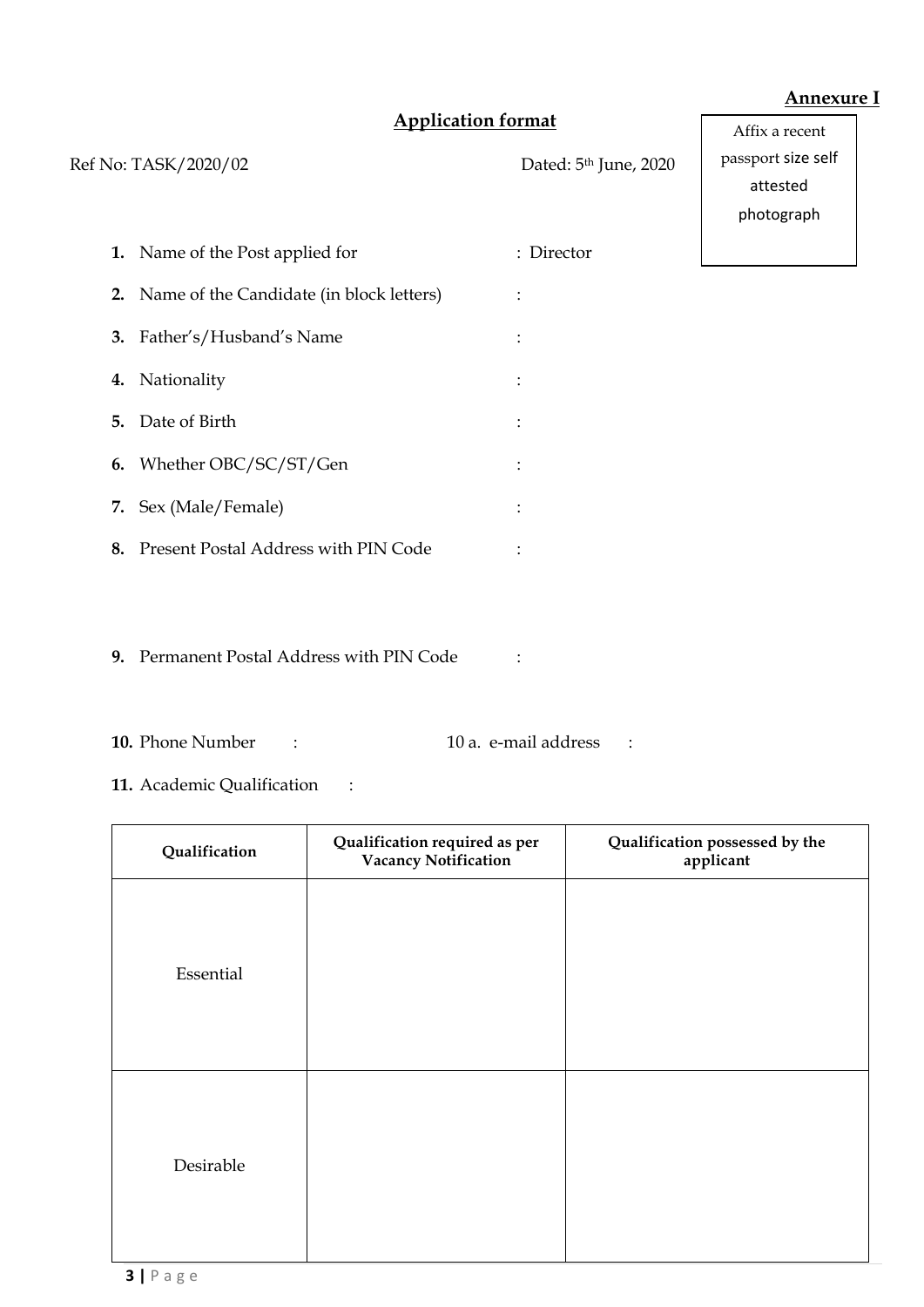| S1.                    | Name of the Employer<br>post | Name of the | Pay/Pay Scale              | $\ensuremath{\mathbf{Period}}\xspace$ |  | Remarks, if any |
|------------------------|------------------------------|-------------|----------------------------|---------------------------------------|--|-----------------|
| $\mathbf{N}\mathbf{o}$ |                              |             | $\ensuremath{\text{From}}$ | $\operatorname{To}$                   |  |                 |
|                        |                              |             |                            |                                       |  |                 |
|                        |                              |             |                            |                                       |  |                 |
|                        |                              |             |                            |                                       |  |                 |
|                        |                              |             |                            |                                       |  |                 |
|                        |                              |             |                            |                                       |  |                 |
|                        |                              |             |                            |                                       |  |                 |
|                        |                              |             |                            |                                       |  |                 |
|                        |                              |             |                            |                                       |  |                 |
|                        |                              |             |                            |                                       |  |                 |
|                        |                              |             |                            |                                       |  |                 |
|                        |                              |             |                            |                                       |  |                 |
|                        |                              |             |                            |                                       |  |                 |
|                        |                              |             |                            |                                       |  |                 |
|                        |                              |             |                            |                                       |  |                 |
|                        |                              |             |                            |                                       |  |                 |

# **12.** Experience (Previous/Present employment) :

**13.** Any other information:

### **14.** Declaration :

I hereby declare that the statements made in this application are true, complete and correct to the best of my knowledge and belief. I understand and agree that in the event of any information/particulars furnished above are found to be false or incorrect at any stage; my application/candidature is liable to be summarily rejected and my services will be terminated forthwith.